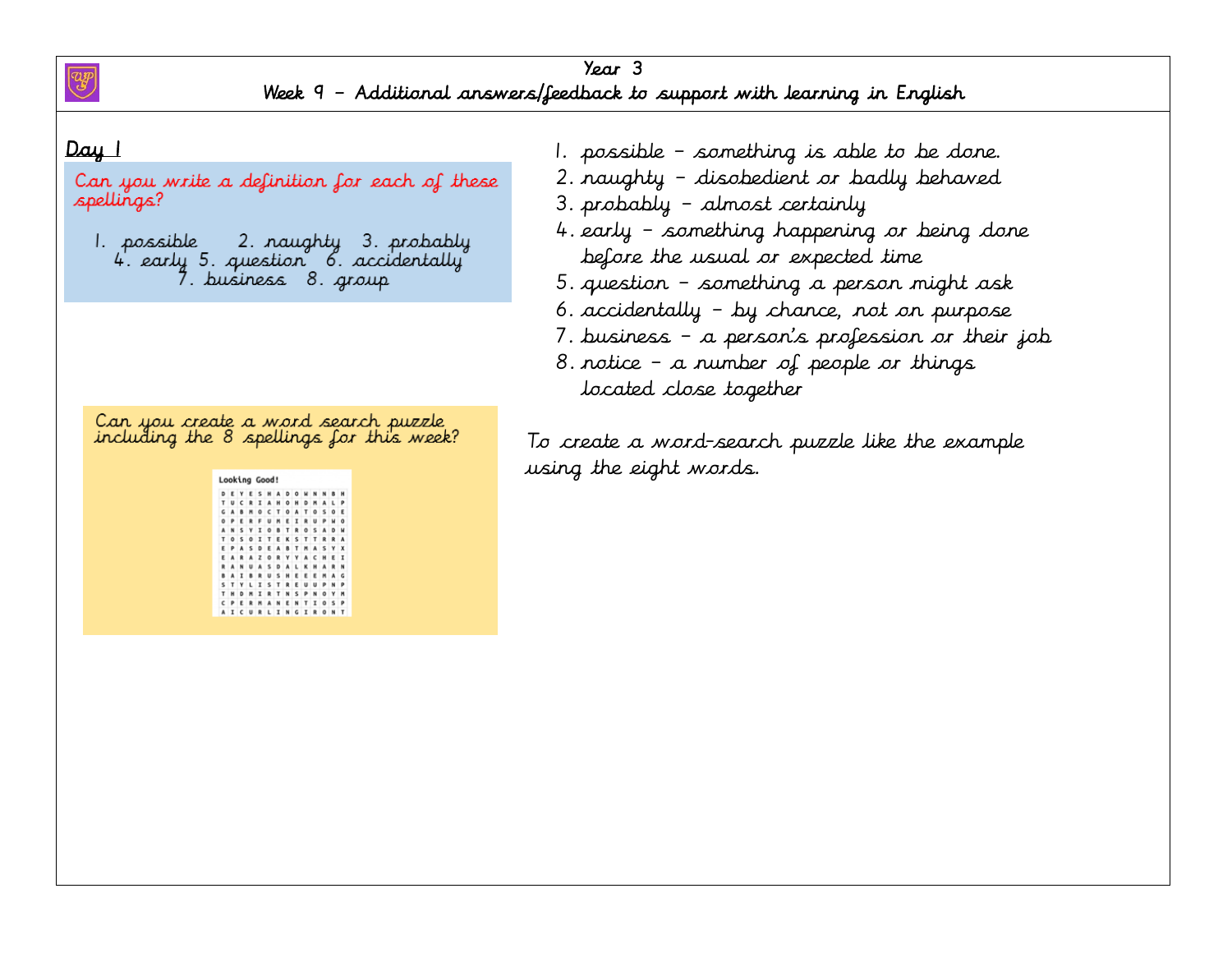- 1. Is it a man or a woman who feels like a pair of curtains?  $a$ man
- 2. What is another word for 'baby goat' and for 'very bad'?  $-$  baby  $q$ oat = kid and very bad = terrible
- 3. When a doctor says 'take a seat' what is he asking you to do? sit down
- 4. There are two animals somewhere in these jokes, what are they? goat and a puppy
- 5. True or false, one patient needs new glasses?  $-$  true
- 6. Do you think the patient is talking to a doctor or a greengrocer? a green grocer
- 7. Who says the punch line in the final joke?  $-$  the parent
- **8.** In the joke yo-yo why does the doctor repeat this phrase?  $$ because a yo-yo continually goes up and down
- 9. How do you think you could cheer somebody up when they are ill? – the children's own ideas on how they could cheer somebody up who is ill
- 10. Where are doctor doctor jokes usually set?  $-$  in a hospital or a doctor's surgery

|                                                                                                    | What's up doc?                                                                                                   |
|----------------------------------------------------------------------------------------------------|------------------------------------------------------------------------------------------------------------------|
| 'Doctor, doctor, can<br>you help me out?<br>'Certainly, which way did<br>you come in?"             | Doctor, doctor, I keep feeling<br>We a baby goat!<br>'How long have you felt like this?'<br>"Since I was a ldd." |
|                                                                                                    | 'Doctor, doctor, I feel the a pair of curtains.'<br>'Pull yourself together, man.'                               |
| Doctor, doctor, can you give<br>me something for wind?<br>'Of course I can. Here's a kite.'        | 'Doctor, doctor, I think I'm a puppy.'<br>"Sit down please"<br>I can't.I'm not allowed on the furniture.'        |
|                                                                                                    | 'Doctor, doctor, I think I might need glasses.'                                                                  |
| Doctor, doctor, I feel the a yo-yo."<br>'Take a seat, now stand up. Take a seat,<br>now stand up.' | 'I think you're right. This is a greengrocer's shop'.                                                            |
|                                                                                                    | Doctor, doctor, everyone keeps ignoring me<br>'NEXT!'                                                            |
| ) j                                                                                                | 'Doctor, doctor, I feel like a bridge.'<br>What's come over you?'<br>'A bus, three cars and a motorbike.'        |
|                                                                                                    | 'Doctor, doctor, my baby has no nose.'<br>'How does she smell?'<br>Terrible."                                    |

## Oak Academy Reading Comprehension Answers – Adventure Story Lesson 1

- 1. What evidence is there to suggest that the boy will enjoy the rest of his birthday His toy came to life, meaning the fun would last longer than just his birthday
- 2. Read the statements and tick whether they are fact or opinion 1, fact 2, fact 3, opinion
- 3. Look at the final sentence. What can you infer about Traction Man? He is in the army, he only wore these for special occasions so something big may be about to happen. He is wearing clothes suitable for the army and he has probably been waiting for the day to come for a while.
- 4. How do you think the boy's parents will feel when they see him with the toy? Happy he is loving the gift they got him and surprised because toy isn't just any ordinary toy and it is alive.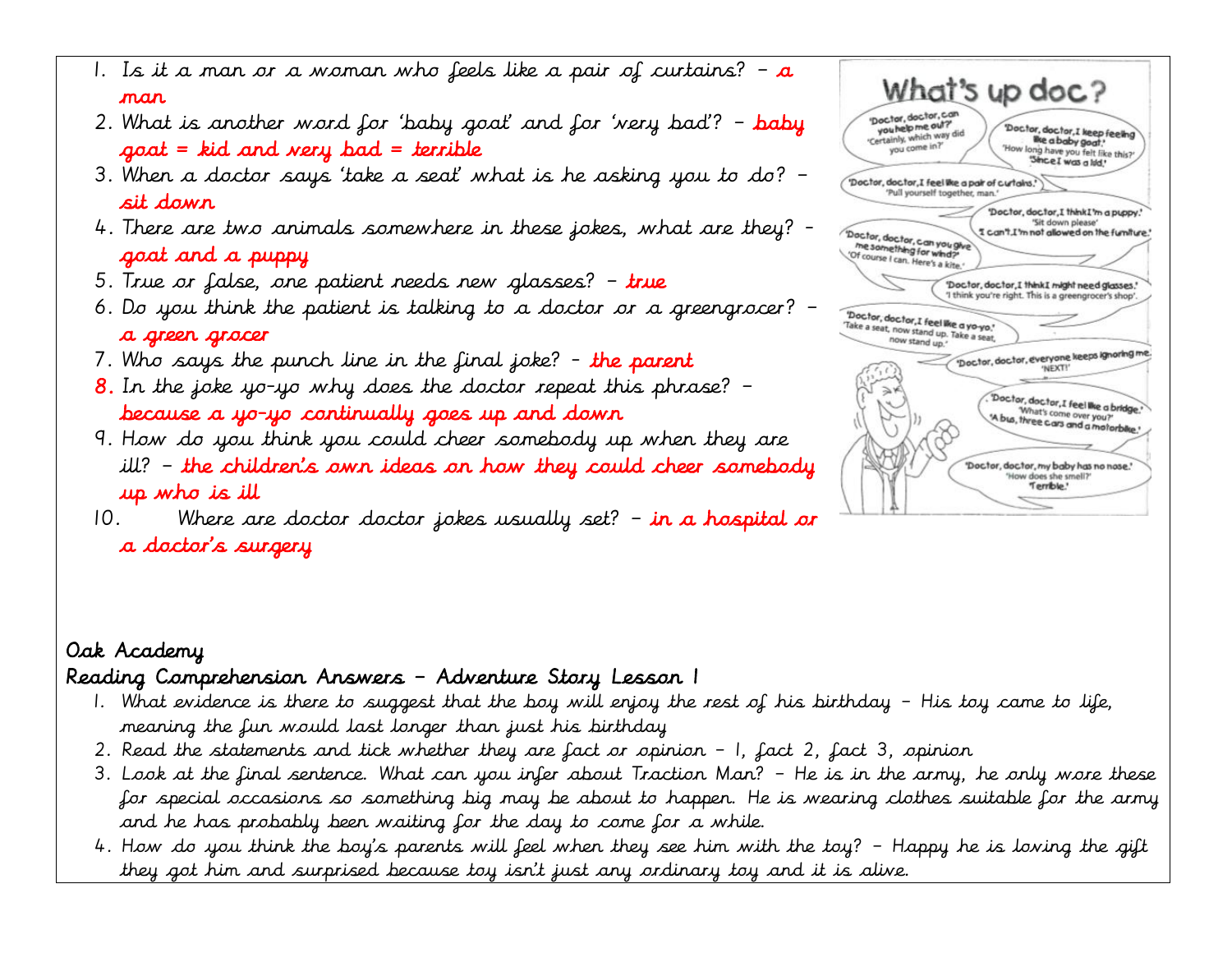Can you write a sentence for each of these spellings? Ensure each sentence includes the one of the spellings and the spellings are spelt CORRECTLY.

A series of sentences including one of the spellings in each. These must include

- Capital letters
- Fullstops
- Conjunctions
- Expanded noun phrases (where appropriate) The spellings must be spelt CORRECTLY.

Can you sort the spelling for this<br>week into word classes?

| Adjective | <i>Advert</i> | Naur | Verh. |
|-----------|---------------|------|-------|
|           |               |      |       |

- 1. Possible adjective
- 2. Naughty adjective
- 3. Probably adjective
- 4. Early adjective
- 5. Question noun and a verb
- 6. Accidentally adverb
- 7. Business noun
- 8. Group noun

### Oak Academy Reading Comprehension Answers – Adventure Story Lesson 2

- 1. In the first sentence, how did Traction Man know that the farmyard animals were in trouble? He heard muffled sounds of them crying for help.
- 2. Who did Traction Man see first on the bed? Evil Pillow People
- 3. How did Traction Man hurt the pillows? He jumped on them.
- 4. How did Traction Man save the day? He rescued all the farm animals from the evil pillows.
- 5. Match the character to their actions. Traction man Saved the day, Farm animals had been captured, Evil Pillows felt the full force of turbo rocket boots.
- 6. Tick true or false for each statement. 1 false 2 false 3 true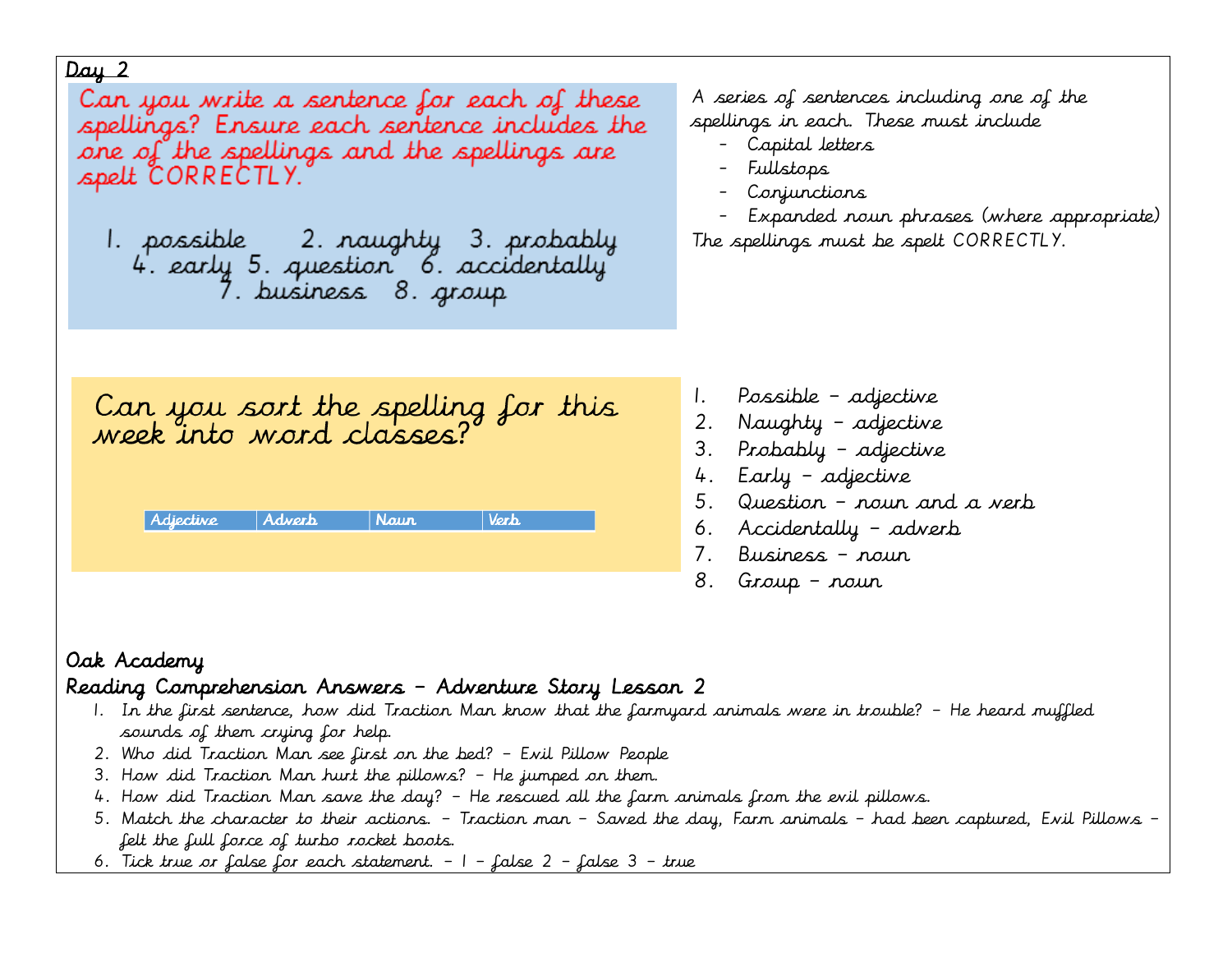.

These words are all spelt incorrectly can you spot the mistakes and correct them? <u>l. posibel – 2. norti</u> 3. <u>probabli</u>

4. erly 5. kweshtion 6. acsidently 7. busniss 8. grewp

- 1. Possible
- 2. Naughty
- 3. Probably
- 4. Early
- 5. Question
- 6. Accidentally
- 7. Business
- 8. Group

Complete these sentences using words from your spellings of the week.

- 1. Make sure it is
- 
- 2. The \_\_\_ dog ripped up the homework.<br>3. My mum will \_\_\_\_ make me do my homework.
- 4. We should do our homework \_ \_ then we can play out.
- $5.1$  need to ask you a
- 6. Please \_\_\_\_\_\_\_ what he looked like.
- 7. My mum wants to start a new \_\_\_\_ she is working really hard on it at the moment.
- 8.I want to be in your <u>\_\_</u>\_\_ on the school trip.
- Oak Academy

# Reading Comprehension Answers – Adventure Story Lesson 3

- 1. Dived, swam and dodged are all written in which tense? Past tense
- 2. Find and copy an adjective that describes the water foamy
- 3. Find and copy three fronted adverbial phrases from the text above Across the kitchen, With no time to spare, Preparing for his next mission
- 4. Suddenly and immediately are examples of what feature? adverbs
- 5. Through and Up are examples of which feature? Prepositions
- 1. Possible
- 2. Naughty
- 3. Probably
- 4. Early
- 5. Question
- 6. Accidentally
- 7. Business
- 8. Group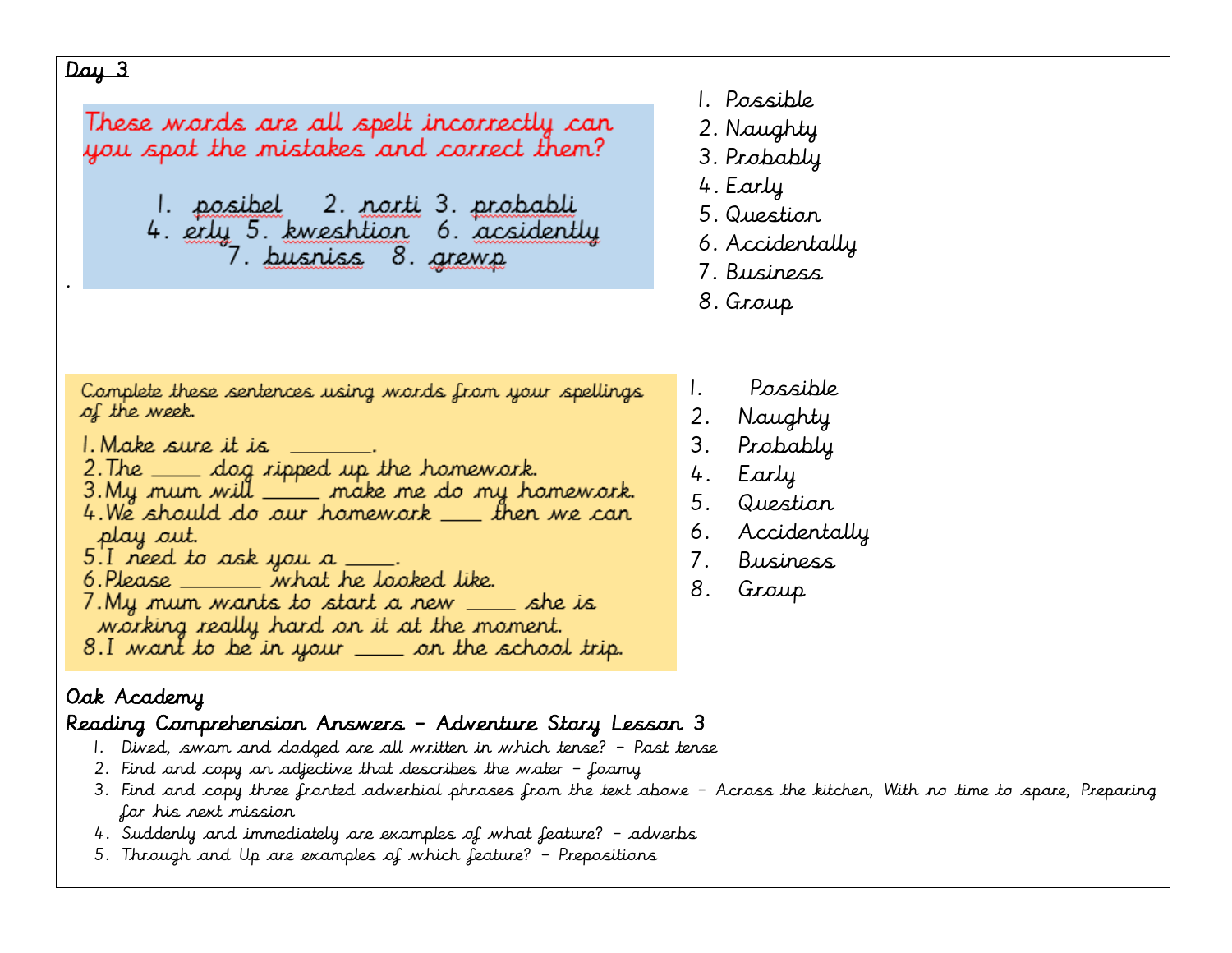Can write these spellings in different ways? Rainbow writing, bubble writing, crayons, felt tips, paints, BE CREATIVE!

The 8 spellings of the week written in as many different ways as they can think of, this can be done in their book or on paper, even on chalk in the garden!

Can you try and come up with a song to remember these spellings? Or a fun way of remembering them for your mini spelling test?

This can be as fun and creative as they want to make it; they can write and record this in their books also!

Maybe write a rap, song, perform a<br>dance, act the words out?

Get creative!

Oak Academy Reading Comprehension Answers – Adventure Story Lesson 4

Using the work on the worksheet you need to generate sentences using correct prepositions about objects in your home.